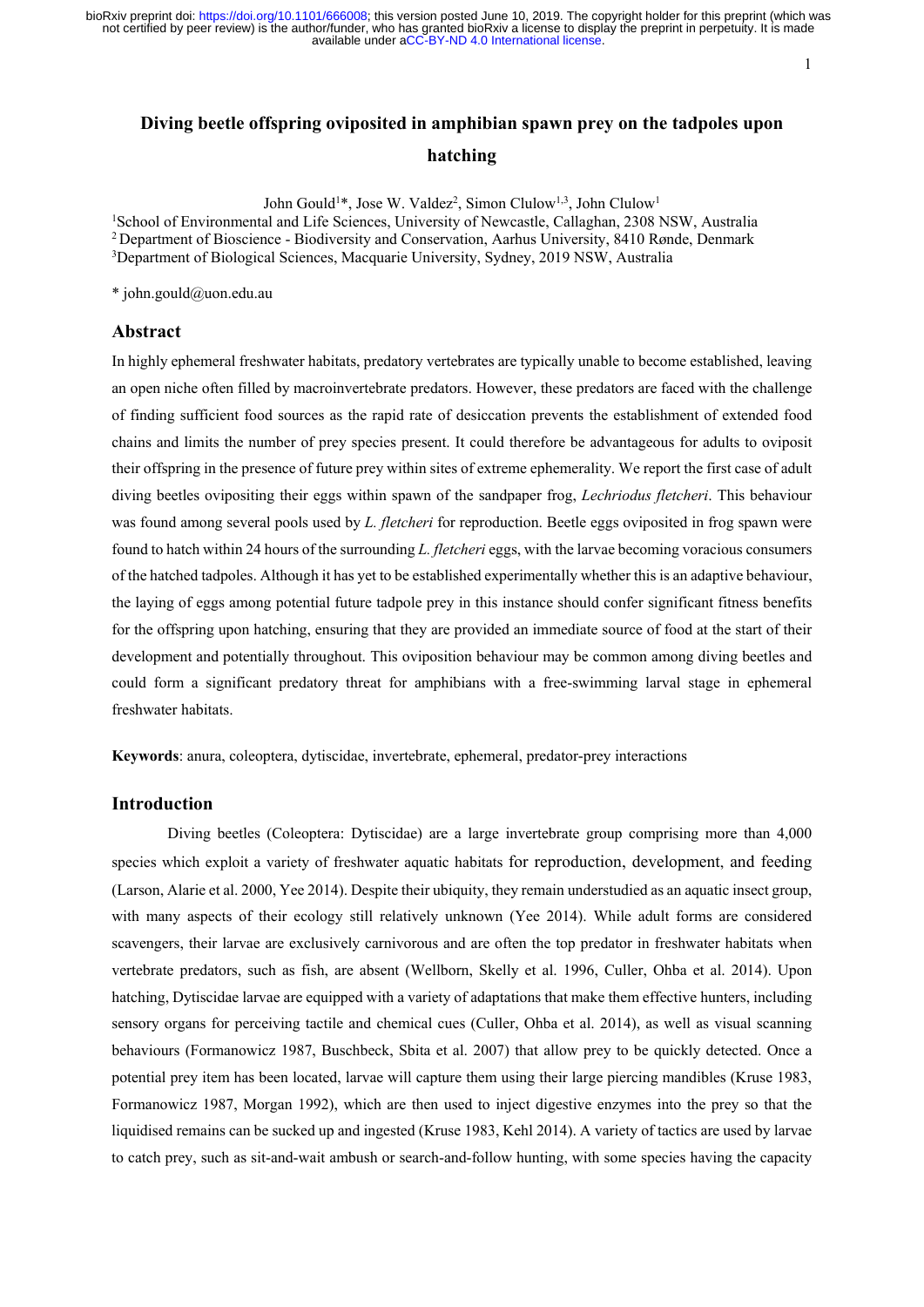2

to shift tactics based on surrounding conditions (e.g. prey density, habitat complexity) (Formanowicz 1987, Michel and Adams 2009, Yee 2010, Yee 2014).

Diving beetles are central to freshwater food webs, with the ability to cause trophic cascades due to their high rate of predation on a diverse number of aquatic invertebrates and smaller vertebrates (Cobbaert, Bayley et al. 2010, Culler, Ohba et al. 2014). Their voracious appetite also includes the tadpoles of several amphibian species (Brodie, Formanowicz et al. 1978, Formanowicz and Bobka 1989, Tejedo 1993, Valdez 2019), with experiments showing larvae capable of consuming dozens of tadpoles in a single day (Kruse 1983). They are such effective predators that tadpoles may undergo dytiscid-induced behavioural changes such as altering levels of activity (Tejedo 1993), avoiding areas where larvae are present (Rubbo, Mirza et al. 2006, Smith and Awan 2009), and even shortening hatching time or reducing the size of tadpoles when compared to sites where they are not present (Pearman 1995).

Since diving beetles are common and abundant within many aquatic habitats (Gioria 2014), it is likely that the presence of larvae will coincide with the developmental period of many amphibians whose life history includes a free-swimming tadpole stage (Duellman 1992, Heard, Scroggie et al. 2012). As adult beetles are one of the first macroinvertebrates to colonize newly formed aquatic habitats (Lundkvist, Landin et al. 2003, Bilton 2014), their subsequent offspring may be a significant source of predation of tadpoles of amphibians that also exploit ephemeral habitats for reproduction (Gill 1978, Marsh and Trenham 2001). However, the predation threat diving beetles pose to amphibian larvae is rarely observed in nature, with many aspects of their interactions, egg deposition behaviour, and larval development still relatively unknown (Kehl 2014, Yee 2014). Herein, we report the first documented case of diving beetle ovipositing their eggs within amphibian spawn (sandpaper frog, *Lechriodus fletcheri*), with both larvae and amphibian eggs hatching at similar times. We also describe the predatory behaviour of one species of diving beetle larvae on the recently hatched tadpoles.

#### **Observations**

A recently oviposited *L. fletcheri* spawn was found on December 2, 2013 in a small pool on the forest floor within the Watagan Mountain Range in New South Wales, Australia (33°0'18.396" S, 151°26' 23.4312" E) during an ecological study on the species (data not presented here). Similar pools are found throughout the Watagan Mountains and are often highly ephemeral, drying out within days or weeks after rainfall has ceased. They are also almost exclusively colonised by the sandpaper frog *L. fletcheri* and/or mosquito larvae (*pers. obs*.). However, the spawn in this particular pool was found to contain several unidentified eggs interspersed through a small section of the frothed oviduct fluid that surrounds the residing embryos throughout embryogenesis. The unidentified eggs were between 3-4 mm and approximately half the length of the neighbouring amphibian embryos. The spawn with unidentified eggs was taken back to the laboratory at the University of Newcastle and placed in a small container filled with aged tap water for the eggs to continue developing. The eggs were maintained at room temperature, approximately 23°C. Upon hatching, the smaller eggs were later identified as a Dytiscidae species by the unique morphology of the offspring, including an elongated body and large curved mandibles. As it was not known at the time that the beetle larvae were a predation threat to the hatched tadpoles, they were left to develop in the containers until predation was observed, after which the beetle larvae were removed.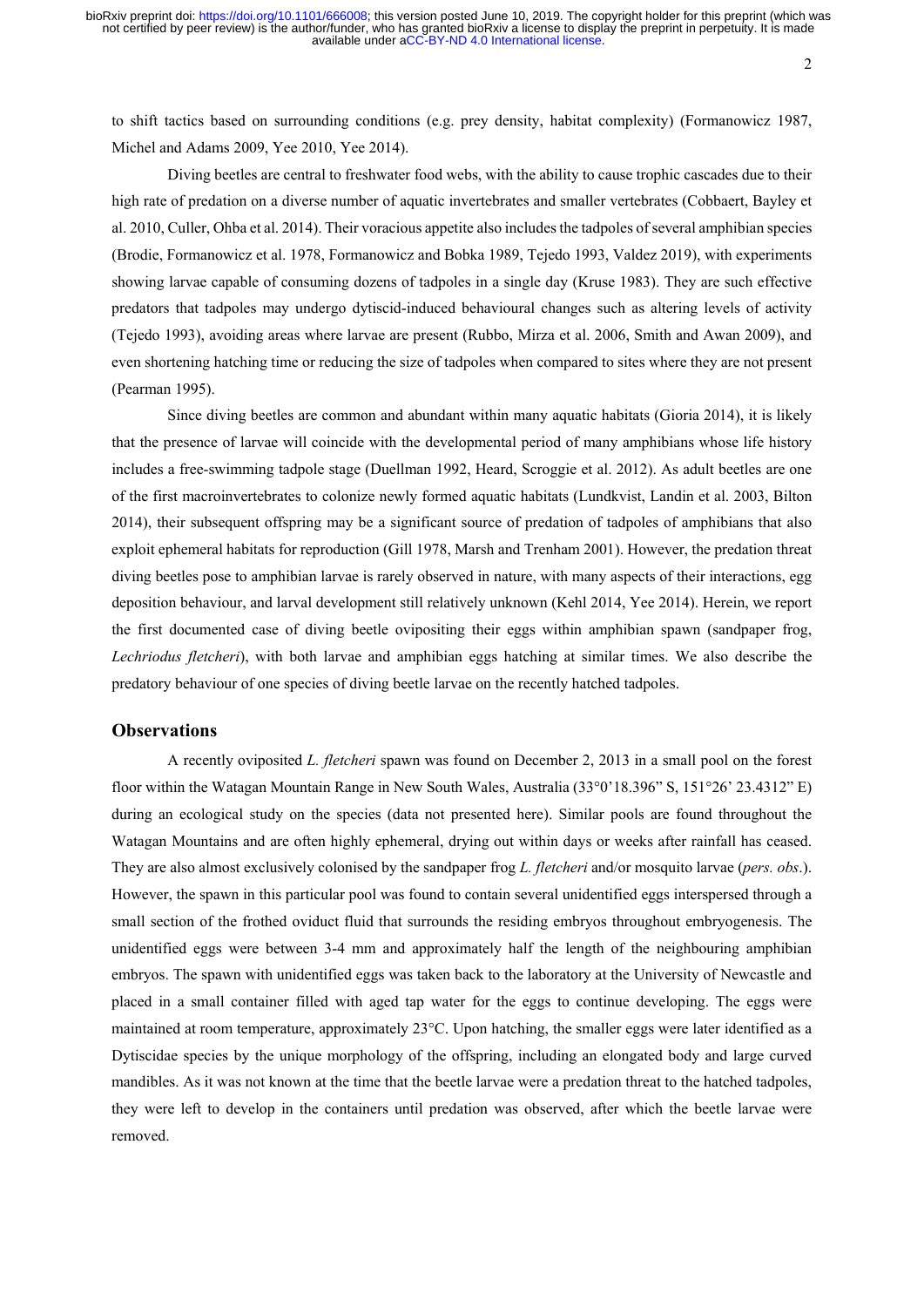3

An additional 65 recently laid spawn collected from 16 pools between December 2013 and February 2014 were also inspected for the presence of diving beetle eggs, thereby allowing us to determine whether they are regularly laid in *L. fletcheri* spawn. The number of beetle eggs laid per spawn were recorded when present. Each spawn was kept in a separate container filled with aged tap water and allowed to develop normally, being checked daily to determine relative hatching times of the beetle and amphibian eggs. Over this same period, pools within a localised area of the Watagan Mountains were surveyed for the presence of adult diving beetles. A breeding pair still in amplexus was found and brought back to the laboratory, where they were placed in a small container filled with aged tap water and exposed to a recently laid *L. fletcheri* spawn devoid of any diving beetle eggs, to determine whether they would lay in the spawn. The spawn was checked daily to determine the timing of hatching of the amphibian and diving beetle eggs.

All diving beetle eggs, including the adult pair that was collected, were found to belong to the same species of diving beetle (*Hydaticus parallelus*; Figs 1 & 2). This was the only species of diving beetle present across the pools surveyed. Diving beetle eggs were found in 7 of the 65 spawns (11%) from 3 different pools, while adults and larvae of the beetle were observed across several pools. The number of unhatched diving beetle eggs present within the spawns ranged between 1 and 175 (median=7) and nearly all hatched within 24 hours of the neighbouring amphibian eggs hatching, which typically occurred between 48 and 72 hours after the spawn was collected. Upon hatching, the beetle larvae were similar in size to the hatched tadpoles. Larvae were frequently observed to adopt an immobile stance near the surface of the water, inverted with their heads facing downwards and mandibles open. After adopting this immobile stance, larvae were often observed attacking tadpoles that approached. On some occasions, beetle larvae would swim towards the bottom of the container where the tadpoles were residing and pursue nearby tadpoles in an attempt to catch them between opened mandibles. The beetle larvae were observed to catch multiple tadpoles within a matter of hours. Often, beetle larvae would partially consume the tadpole they had caught before mounting an attack on another tadpole that swam close by.

The adult beetle pair that was collected remained in amplexus for several days, laying between 3-5 eggs within the frog spawn that was present within their container (Fig. 3). Approximately 3 days later, tadpoles hatched from the spawn body, with the diving beetle eggs all hatching less than 24 hours afterwards.

### **Discussion**

We determined that *H. parallelus* adults oviposit their eggs within *L. fletcheri* spawn and suggest they time this so that both eggs types hatch together in order to allow the beetle larvae to prey upon the newly hatched tadpoles. As far as we are aware, this is the first documented case of this ovipositioning behaviour among diving beetles. Adult diving beetles are often the first macroinvertebrate predator to colonise newly formed ephemeral habitats (Lundkvist, Landin et al. 2003) which occurs at a similar time to that of *L. fletcheri*, which also oviposit their eggs in those habitats (Clulow and Swan 2018). Therefore, we suggest the observed behaviour is likely adaptive and that the tadpoles are a primary food source for diving beetle larvae in these habitats. *Hydaticus parallelus* larvae appear to be the apex predator within aquatic sites used by *L. fletcheri* for reproduction, given that the extreme ephemerality of these sites prevent other common aquatic predators from colonising (Skelly 1996, Wellborn, Skelly et al. 1996), and no other predator was found during these surveys. As such, they may constitute a significant source of pre-metamorphic mortality for *L. fletcheri* alongside pool desiccation and cannibalism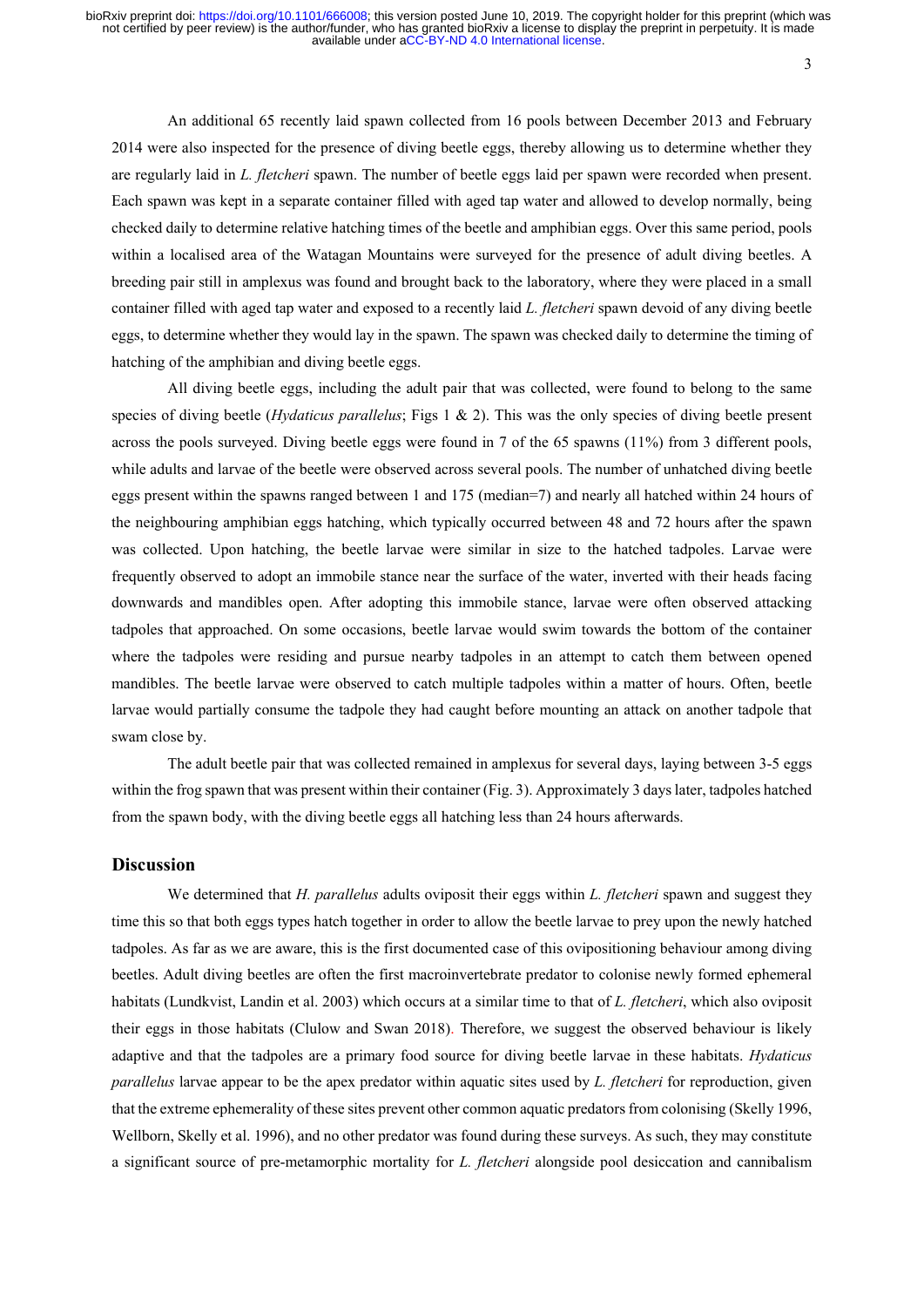4

(Clulow & Swan, 2018), although these latter two sources likely still constitute the majority of *L. fletcheri*  mortalities in these habitats.

It remains unclear whether adult beetles are actively seeking out frog spawn to oviposit within or whether it occurs opportunistically through chance encounters as a convenient substrate to deposit eggs. However, considering that oviposition in the spawn allows for the beetle offspring to obtain a readily accessible, high-protein feed, it is likely there is selection towards this behaviour. This may be highly beneficial, considering that the only alternative food source that regularly occurs at these sites that we are aware of are mosquito larvae, which are a comparatively smaller prey item that will be less nutritious per catch. It also remains unproven whether the beetle eggs are deliberately laid at a time to enable synchronisation of hatching with their tadpole counterparts, or possibly even if the process of tadpole hatching may be an environmentally-cued hatching trigger that causes the beetles to hatch (Warkentin 2011, Doody and Paull 2013). Previous evidence suggests diving beetle eggs hatch 5-22 days after being oviposited depending on water temperature (Aiken 1986, Inoda 2003). Here, we found hatching times between 4-5 days across all infected spawn examined. We therefore raise the interesting possibility that the laying of the beetle eggs are timed to hatch at similar times to the tadpole eggs, either through timing of oviposition or through environmentally-cued hatching.

It appears that diving beetle larvae prey on *L. fletcheri* tadpoles using both sit-and-wait and swim-andhunt predation techniques that have previously been reported for species in this group (Michel and Adams 2009, Yee 2010, Yee 2014). As the aquatic sites used by *L fletcheri* are small pools that often lack submerged vegetation, the tactile and chemical cues used by beetle larvae to sense the presence of nearby prey are likely to be highly effective (Michel and Adams 2009, Yee 2010, Yee 2014) given that there is effectively no structural complexity to obstruct the transport of these cues (Formanowicz 1987). The lack of submerged vegetation also reduces available refuges for tadpoles to evade this predation threat, besides dead *Eucalyptus* leaves that periodically fall to the bottom of these pools (pers. obs.). Although it remains undetermined whether *L. fletcheri* tadpoles have developed any specific defences to minimise predation by diving beetle larvae, other tadpole species are known to reduce their activity levels in their presence (Tejedo 1993) to avoid detection or reduce encounter rates, while other species hasten embryogenesis to avoid predation (Johnson, Saenz et al. 2003).

The synchronisation of behaviour between con- and hetero- specifics represents an important interaction between individuals that may confer significant benefits to some or all involved (Evans and Patterson 1971, Soong and Cho 1998, Dostálková and Špinka 2007, Silva, Prieto et al. 2013). Our observations allude to the synchronisation of *H. parallelus* reproductive activity with that of *L. fletcheri*. By ovipositing within frog spawn, adult diving beetles may be improving the fitness of their offspring by placing them within the vicinity of a nutritious food source that can be exploited throughout development. As such, while it is likely to be highly beneficial for diving beetle offspring, it will be highly detrimental for *L .fletcheri* offspring as they will be exposed to a voracious predator type the moment they hatch. Further research will be required to determine whether adults are choosing *L. fletcheri* spawn as an ovipositioning site for an adaptive purpose, or whether spawn merely represents an alternative pool structure that can be used for egg attachment. Given the common occurrence of diving beetle larvae across various freshwater habitats, these results suggest they may be an important controlling mechanism regulating population size for other amphibian species with a free-swimming larval stage.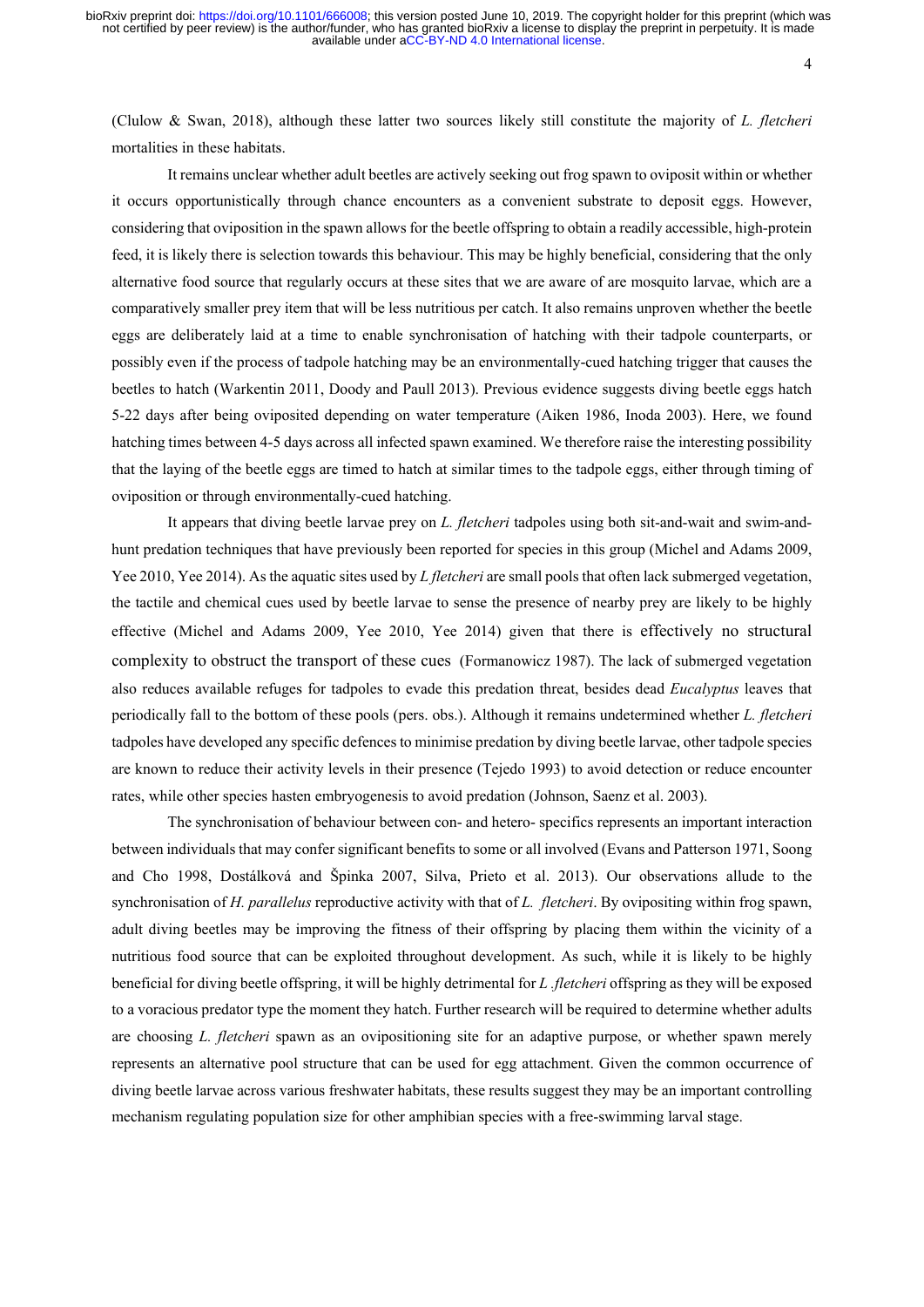5

## **,Acknowledgements**

The authors thank Chris Watt for assisting in species identification of diving beetle specimens. All work was conducted under approval from the University of Newcastle's Animal Care and Ethics Committee (project no. A-2011-138).

#### **References**

Aiken, R. B. (1986). "Effects of Temperature on Incubation Times and Mortality Rates of Eggs of *Dytiscus alaskanus* (Coleoptera: Dytiscidae)." Holarctic Ecology **9**(2): 133-136.

Bilton, D. T. (2014). Dispersal in Dytiscidae. Ecology, Systematics, and the Natural History of Predaceous Diving Beetles (Coleoptera: Dytiscidae). D. A. Yee. Dordrecht, Springer Netherlands**:** 387-407.

Brodie, E. D., D. R. Formanowicz and E. Brodie III (1978). "The development of noxiousness of *Bufo americanus* tadpoles to aquatic insect predators." Herpetologica **34**(3): 302-306.

Buschbeck, E. K., S. J. Sbita and R. C. Morgan (2007). "Scanning behavior by larvae of the predacious diving beetle, Thermonectus marmoratus (Coleoptera: Dytiscidae) enlarges visual field prior to prey capture." Journal of Comparative Physiology A **193**(9): 973-982.

Clulow, S. and M. Swan (2018). "A complete guide to frogs of Australia."

Cobbaert, D., S. E. Bayley and J.-L. Greter (2010). "Effects of a top invertebrate predator (*Dytiscus alaskanus*; Coleoptera: Dytiscidae) on fishless pond ecosystems." Hydrobiologia **644**(1): 103-114.

Culler, L. E., S. Ohba and P. Crumrine (2014). Predator-prey interactions of dytiscids. Ecology, Systematics, and the Natural History of Predaceous Diving Beetles (Coleoptera: Dytiscidae). D. A. Yee. Dordrecht, Springer Netherlands**:** 363-386.

Doody, J. S. and P. Paull (2013). "Hitting the ground running: environmentally cued hatching in a lizard." Copeia **2013**(1): 160-165.

Dostálková, I. and M. Špinka (2007). "Synchronization of behaviour in pairs: the role of communication and consequences in timing." Animal Behaviour **74**(6): 1735-1742.

Duellman, W. E. (1992). "Reproductive strategies of frogs." Scientific American **267**(1): 80-87.

Evans, S. and G. Patterson (1971). "The synchronization of behaviour in flocks of estrildine finches." Animal Behaviour **19**(3): 429-438.

Formanowicz, D. R. (1987). "Foraging tactics of *Dytiscus verticalis*larvae (Coleoptera: Dytiscidae): prey detection, reactive distance and predator size." Journal of the Kansas Entomological Society: 92-99.

Formanowicz, D. R. and M. S. Bobka (1989). "Predation risk and microhabitat preference: an experimental study of the behavioral responses of prey and predator." American Midland Naturalist: 379-386.

Gill, D. E. (1978). "The metapopulation ecology of the red-spotted newt, Notophthalmus viridescens (*Rafinesque*)." Ecological Monographs **48**(2): 145-166.

Gioria, M. (2014). Habitats. Ecology, Systematics, and the Natural History of Predaceous Diving Beetles (Coleoptera: Dytiscidae). D. A. Yee. Dordrecht, Springer Netherlands**:** 307-362.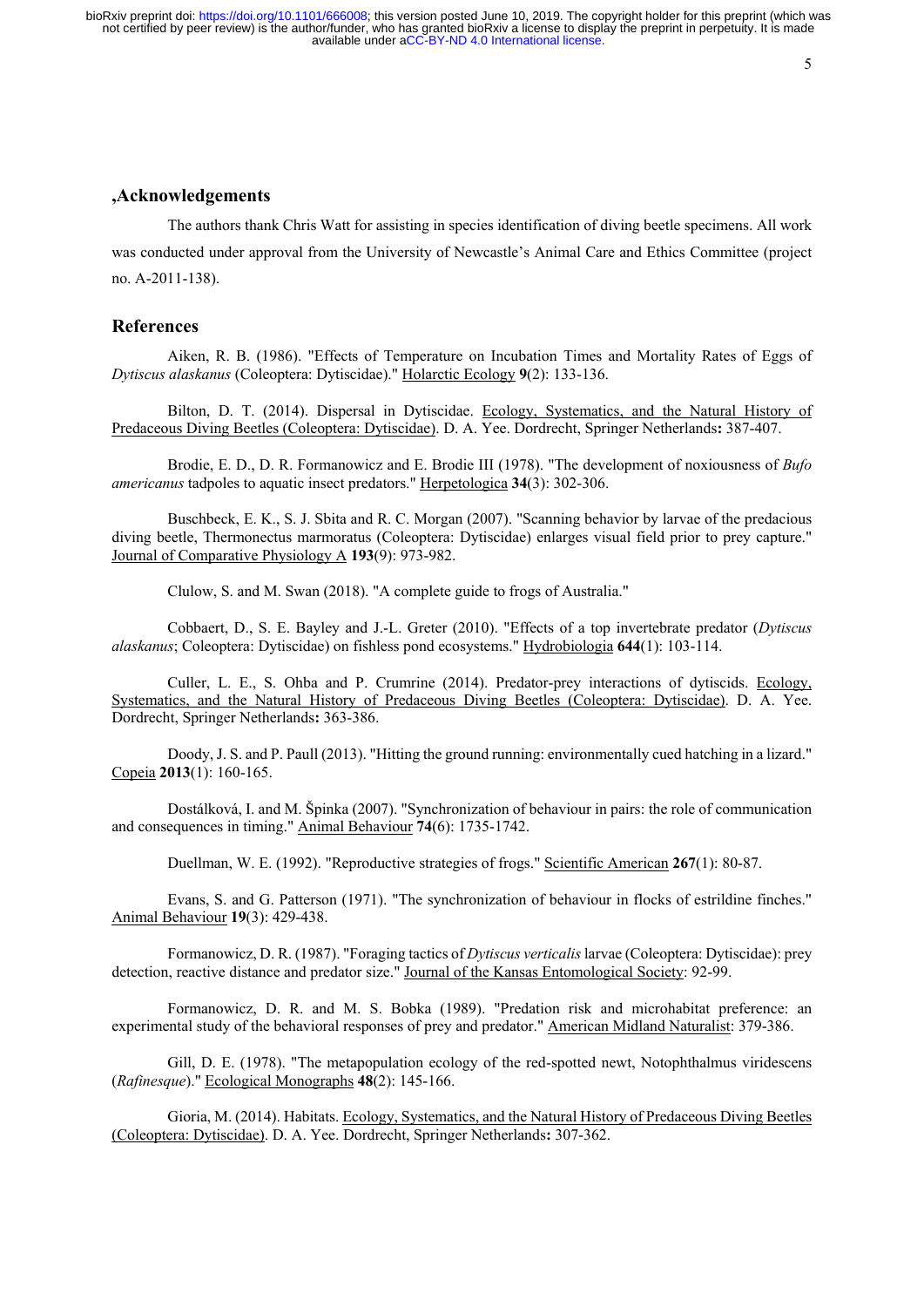6

Heard, G. W., M. P. Scroggie and B. S. Malone (2012). "Classical metapopulation theory as a useful paradigm for the conservation of an endangered amphibian." Biological Conservation **148**(1): 156-166.

Inoda, T. (2003). "Mating and reproduction of predaceous diving beetles, *Dytiscus sharpi*, observed under artificial breeding conditions." Zoological Science **20**(3): 377-382.

Johnson, J. B., D. Saenz, C. K. Adams and R. N. Conner (2003). "The influence of predator threat on the timing of a life-history switch point: predator-induced hatching in the southern leopard frog (*Rana sphenocephala*)." Canadian Journal of Zoology **81**(9): 1608-1613.

Kehl, S. (2014). Morphology, anatomy, and physiological aspects of dytiscids. Ecology, Systematics, and the Natural History of Predaceous Diving Beetles (Coleoptera: Dytiscidae). D. A. Yee. Dordrecht, Springer Netherlands**:** 173-198.

Kruse, K. C. (1983). "Optimal foraging by predaceous diving beetle larvae on toad tadpoles." Oecologia **58**(3): 383-388.

Larson, D., Y. Alarie and R. E. Roughley (2000). Predaceous diving beetles (Coleoptera: Dytiscidae) of the Nearctic Region, with emphasis on the fauna of Canada and Alaska, NRC Research Press.

Lundkvist, E., J. Landin, M. Jackson and C. Svensson (2003). "Diving beetles (Dytiscidae) as predators of mosquito larvae (Culicidae) in field experiments and in laboratory tests of prey preference." Bulletin of entomological research **93**(3): 219-226.

Marsh, D. M. and P. C. Trenham (2001). "Metapopulation dynamics and amphibian conservation." Conservation Biology **15**(1): 40-49.

Michel, M. J. and M. M. Adams (2009). "Differential effects of structural complexity on predator foraging behavior." Behavioral Ecology **20**(2): 313-317.

Morgan, R. (1992). Natural history, captive management and the display of the sunburst diving beetle Thermonectus marmoratus. Proceedings of the AAZPA Annual Conference.

Pearman, P. B. (1995). "Effects of pond size and consequent predator density on two species of tadpoles." Oecologia **102**(1): 1-8.

Rubbo, M., R. Mirza, L. Belden, J. Falkenbach, S. Storrs and J. Kiesecker (2006). "Evaluating a predator– prey interaction in the field: the interaction between beetle larvae (predator) and tadpoles (prey)." Journal of Zoology **269**(1): 1-5.

Silva, M. A., R. Prieto, I. Jonsen, M. F. Baumgartner and R. S. Santos (2013). "North Atlantic blue and fin whales suspend their spring migration to forage in middle latitudes: building up energy reserves for the journey?" PLoS One **8**(10): e76507.

Skelly, D. K. (1996). "Pond drying, predators, and the distribution of Pseudacris tadpoles." Copeia: 599- 605.

Smith, G. R. and A. R. Awan (2009). "The roles of predator identity and group size in the antipredator responses of american toad (*Bufo americanus*) and bullfrog (*Rana catesbeiana*) tadpoles." Behaviour **146**(2): 225- 243.

Soong, K. and L. Cho (1998). "Synchronized release of medusae from three species of hydrozoan fire corals." Coral Reefs **17**(2): 145-154.

Tejedo, M. (1993). "Size-dependent vulnerability and behavioral responses of tadpoles of two anuran species to beetle larvae predators." Herpetologica **49**(3): 287-294.

Valdez, J. (2019). "Predaceous Diving Beetles (*Coleoptera: Dytiscidae*) May Affect the Success of Amphibian Conservation Efforts." Preprints **2019030213**.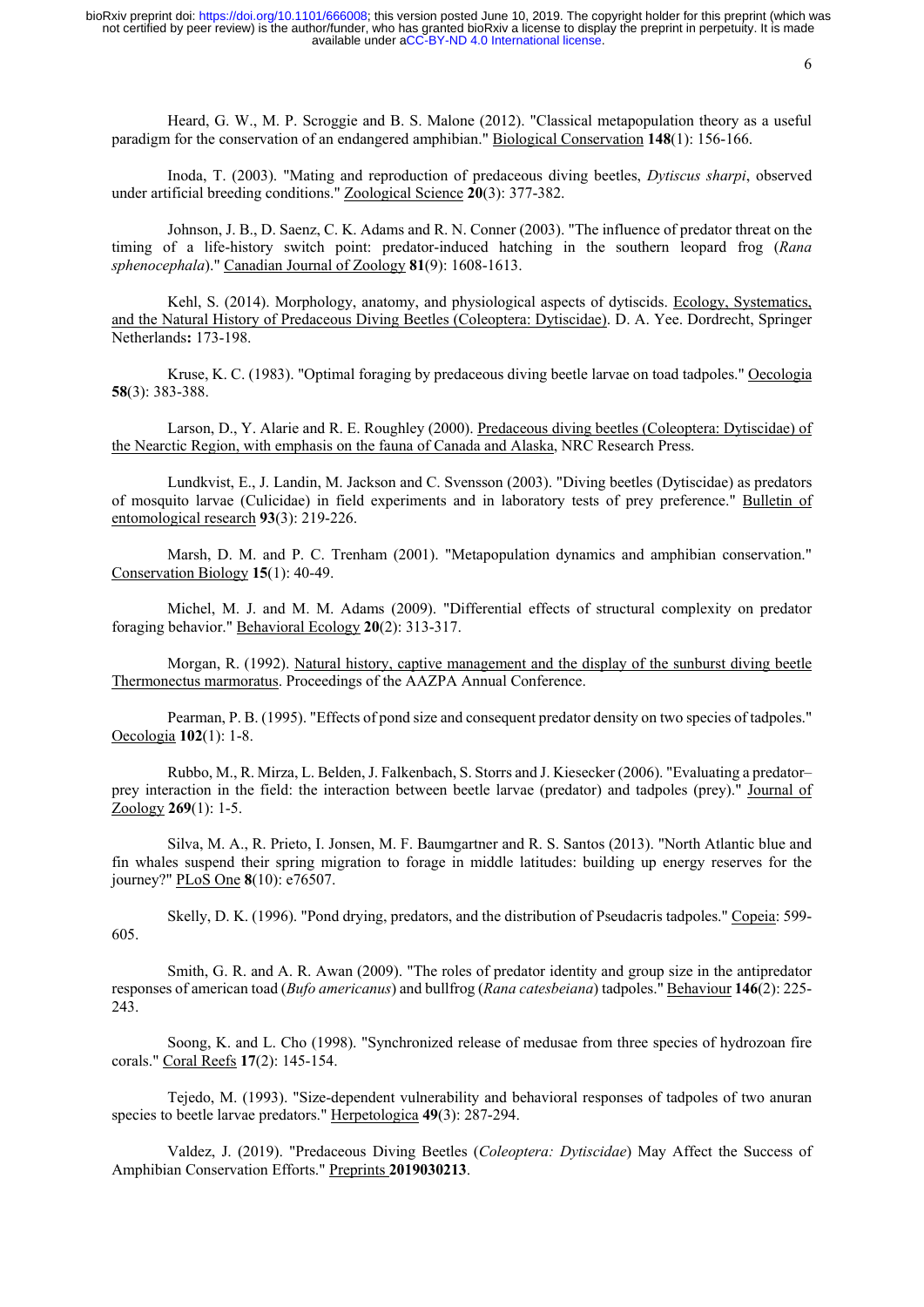7

Warkentin, K. M. (2011). "Environmentally cued hatching across taxa: embryos respond to risk and opportunity." Integrative and Comparative Biology **51**(1): 14-25.

Wellborn, G. A., D. K. Skelly and E. E. Werner (1996). "Mechanisms creating community structure across a freshwater habitat gradient." Annual review of ecology and systematics **27**(1): 337-363.

Yee, D. A. (2010). "Behavior and aquatic plants as factors affecting predation by three species of larval predaceous diving beetles (Coleoptera: Dytiscidae)." Hydrobiologia **637**(1): 33-43.

Yee, D. A. (2014). Ecology, Systematics, and the Natural History of Predaceous Diving Beetles (Coleoptera: Dytiscidae). Dordrecht, Springer Netherlands.

## **Figure caption**

Figure 1. *Hydaticus parallelus* larvae a few days post-hatching, revealing the elongated, segmented body plan shared by all diving beetle larvae.

Figure 2. Close-up of the head of *Hydaticus parallelus* larvae, showing the opened mandibles.

Figure 3. *Lechriodus fletcheri* spawn with several *Hydaticus parallelus* eggs (red circles) interspersed through the frothed oviduct fluid of the spawn body.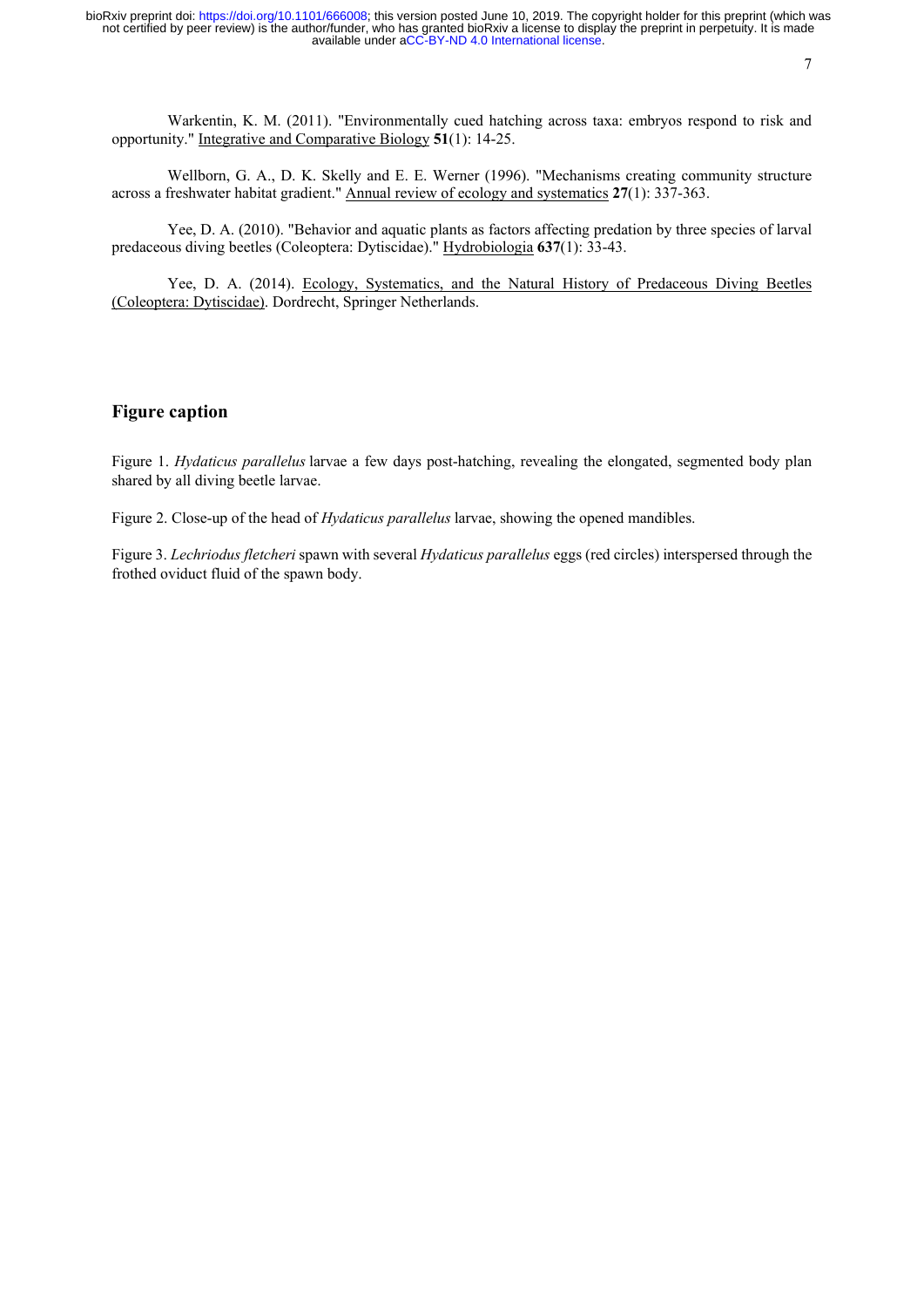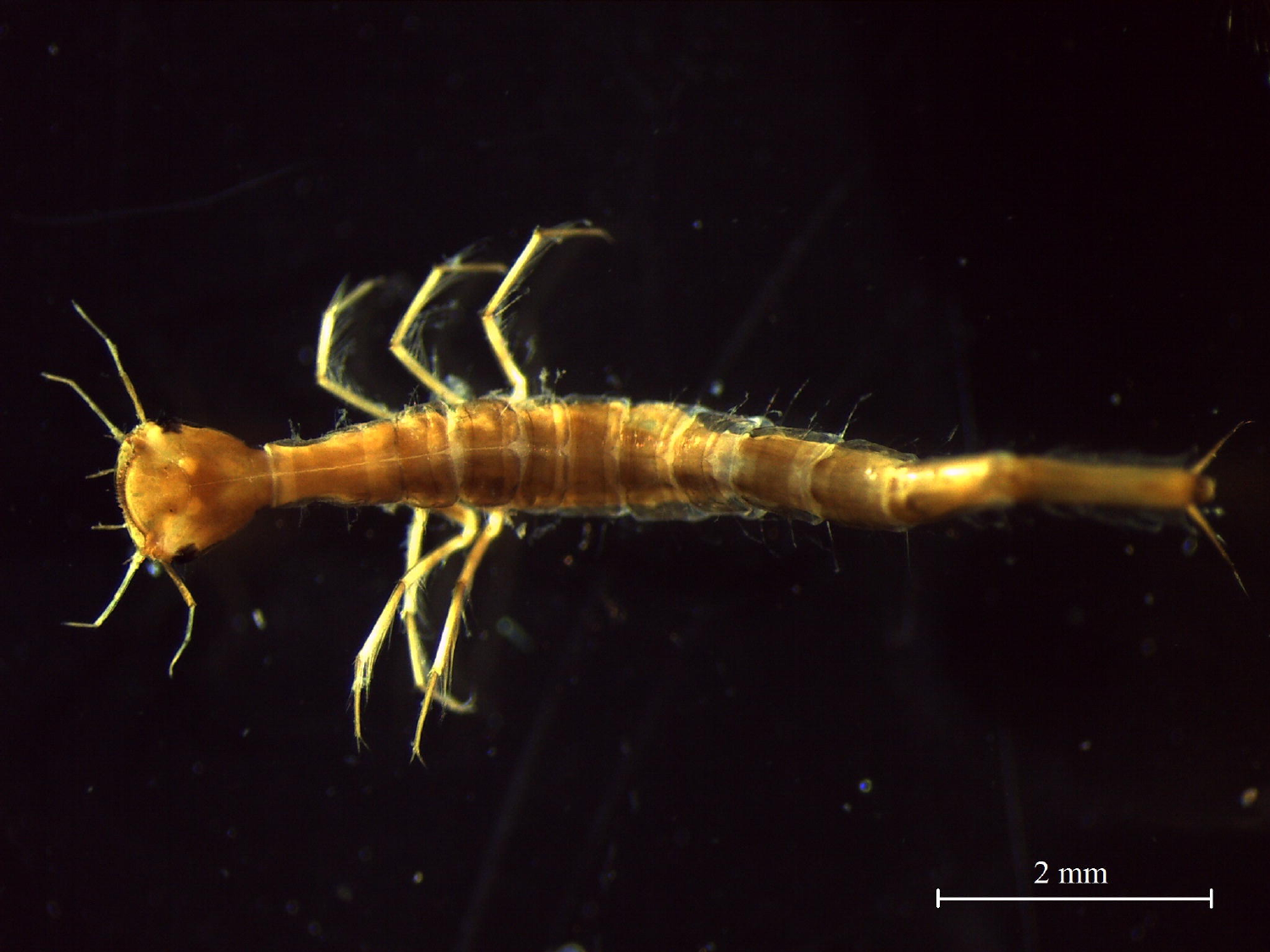